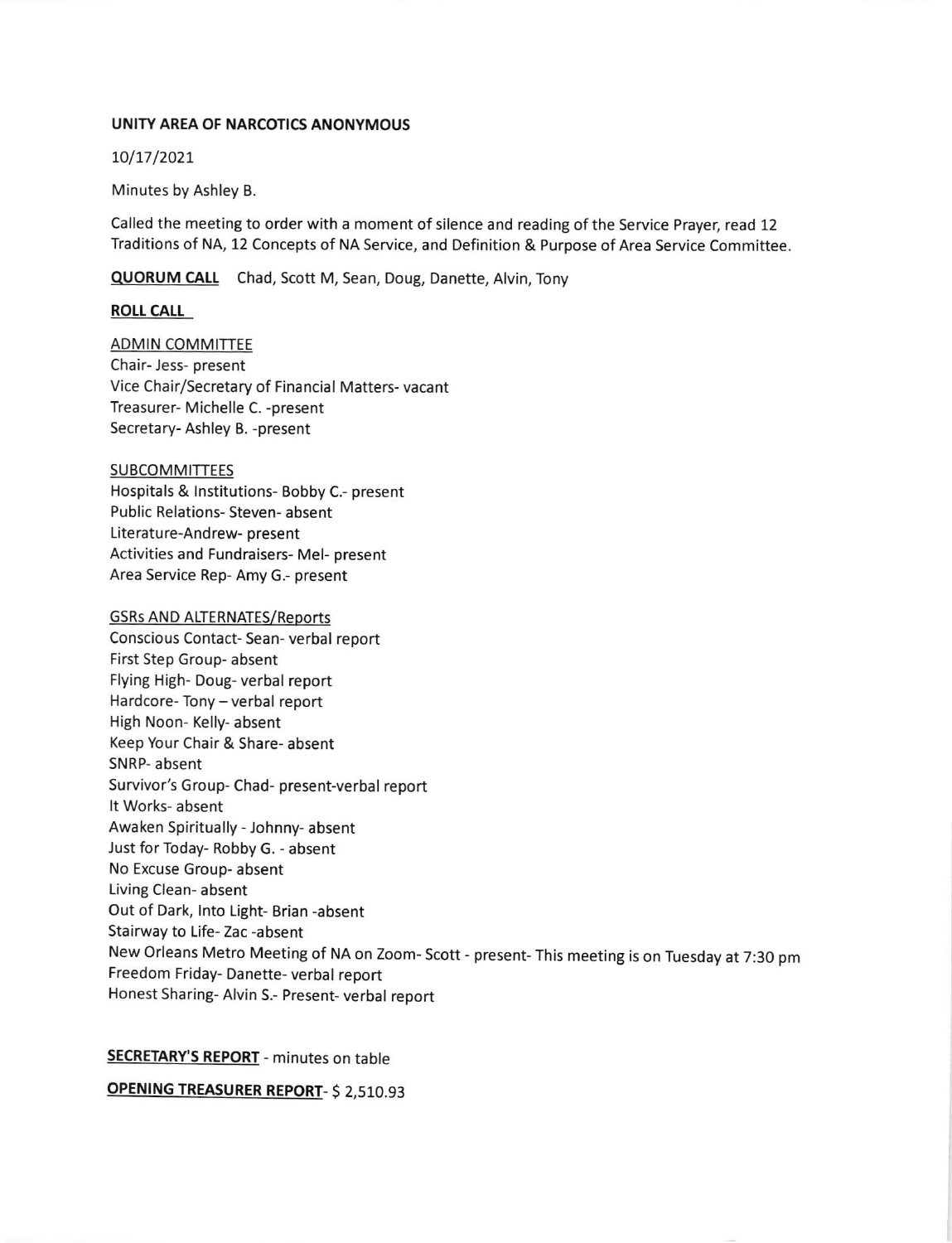ASR REPORT- The report is attached to the mins.

### SUBCOMMITTEE REPORTS

Hospitals & Institutions- Bobby- Bobby bought literature for H&I by using his allocated funds Public Relations- absent

Literature- Andrew- Literature is fully stocked. A literature subcommittee meeting was held after last months meeting. These meetings will continue monthly after the area meeting.

A&F- Mel will advertise a subcommittee meeting and create flyers to get a team together to plan events. A Unity area party Christmas party was suggested. However, Unity area would have to dip into prudent reserve to distribute money for the party. A motion was made to take the 5800 from prudent reserve to fund the party. This will be brought back to groups for voting. A&F subcommittee will start to plan the party in the meantime.

MAILBOX REPORT- The mailbox has not been checked.

### Old Business-

none

### NEW BUSINESS.

- Rent for Unity Area is due in December. This is a one-time payment of \$300 for the year. Michelle asks that payment of this amount is brought back to the groups for voting
- A motion was made to take 5800 from prudent reserve to fund a Unity Area Christmas party. The purpose is to provide food, fun and fellowship as well as to make money for the unity area. This will be brought back to groups for voting. A&F subcommittee will start to plan the party in the meantime.
- Ashley B. will reach out to Richard for help posting the unity area mins and other forms on the a unityna.org site

## TREASURER's CIOSING REPORT: \$2,765.55

#### MOTION TO CLOSE

Alvin motioned to close and Chad seconded.

Closed with moment of silence and the serenity prayer.

## NEXT AREA IS SUNDAY NOVEMBER 21st , 2021